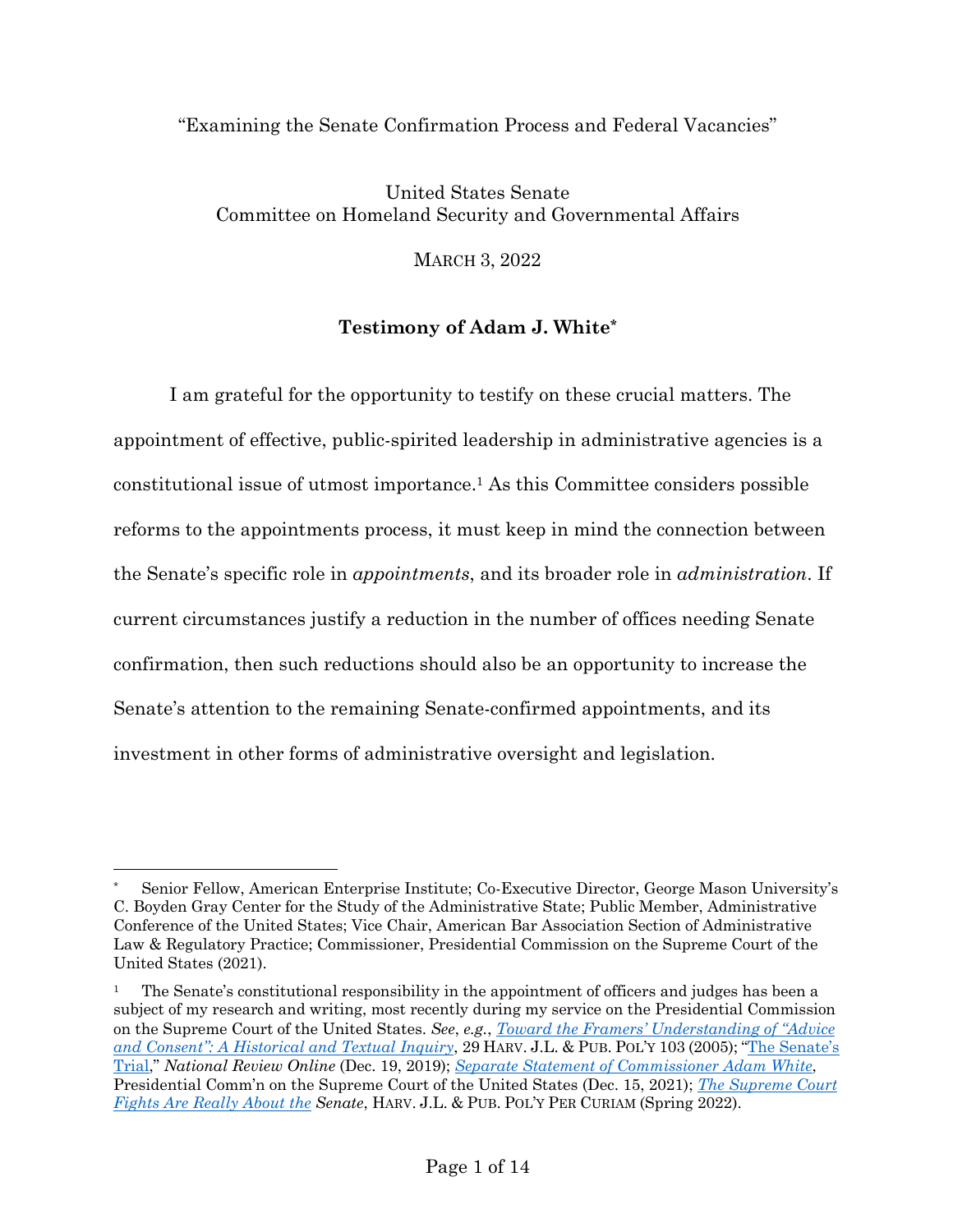Accordingly, my testimony offers a broader frame for the matter at hand: not simply appointments *per se*, but the Senate's broader constitutional responsibility for helping to ensure effective, steady administration. Then, after surveying some of the specific prudential considerations informing proposals to reform appointments, I highlight several ways in which narrow reform of administration appointments should be connected to broader reforms of administrative oversight.

The great constitutional crisis of our era is not Congress's growing presence in administration, but its growing absence. The goal of reform should be not reducing the Senate's role, but recalibrating and reinvigorating it.

# **I.** "**Steady Administration" and the Senate's Constitutional Responsibilities**

Americans are fiercely interested in constitutional government, but matters of administration tend to attract less spirited interest. Few would think of day-today administration as a "constitutional" issue at all—but the generation that wrote and ratified our Constitution knew better.

The founding generation's greatest mind on constitutional administration, Alexander Hamilton, urged that "the true test of a good government is its aptitude and tendency to produce a good administration."2 He knew that a government cannot sustain the trust and respect of the people unless it actually produces effective governance in concrete ways. Congress's enactment of good laws is the first step, but even the best legislation is worth little if the government fails to actually

<sup>2</sup> Federalist Nos. 68 & 76.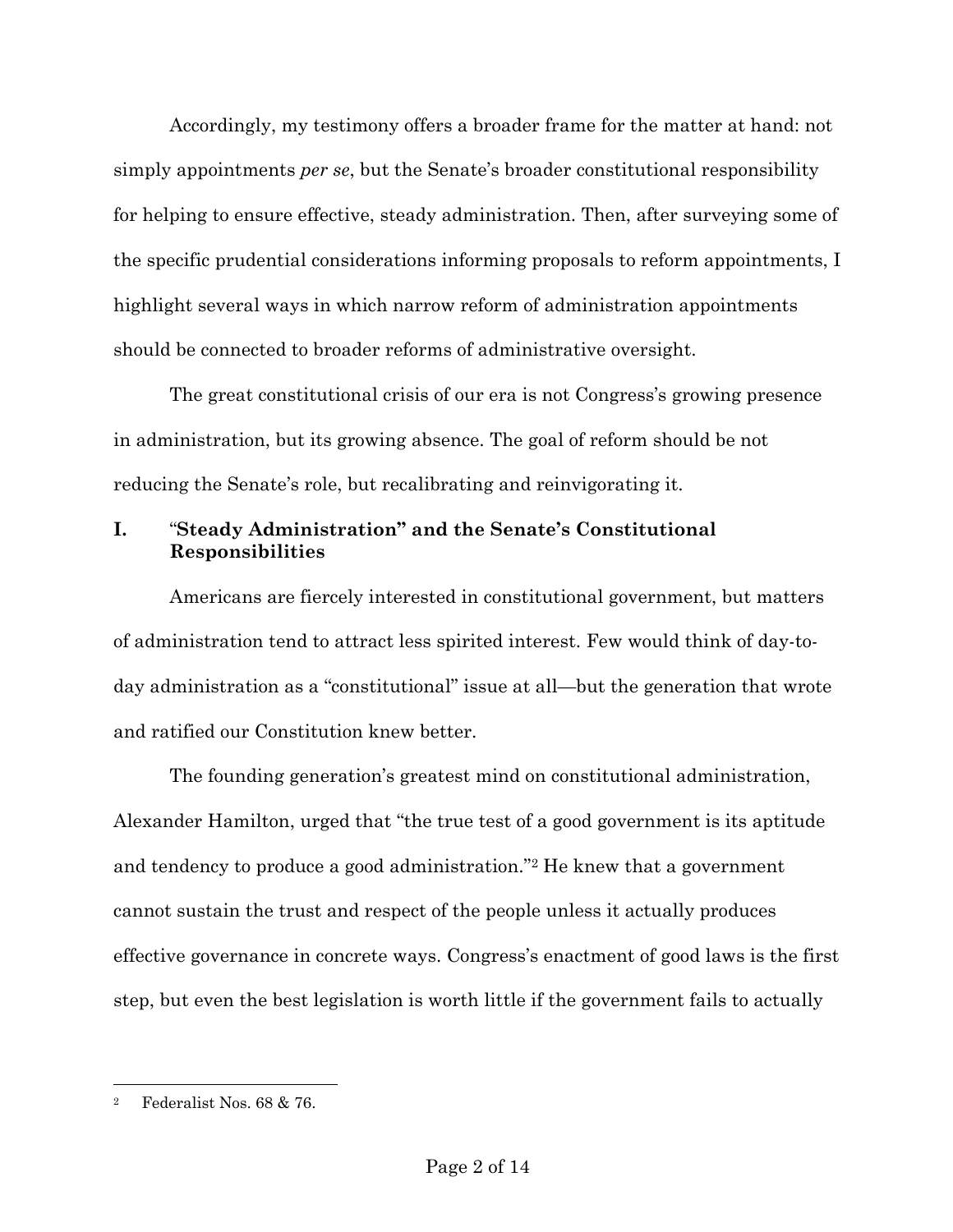administer those laws effectively and responsibly. Only steady administration, with a reliable rule of law, provides the sturdy foundation upon which American life can build and flourish.3

This notion of "steady administration" requires, in turn, both the energetic efforts of the executive branch and the steadying influence of the Senate. Those two values might seem to be mutually opposed, but in fact, they can and must work in conjunction with one another. The need to strike a proper balance between these two constitutional necessities is a timeless challenge of American government,4 and it is exemplified by the issues before this Committee today.

Our constitutional government depends on "energy in the Executive." As Hamilton famously explained, the Constitution created a powerful and energetic presidency for the sake of national security, but also for the sake of "steady administration of the laws" at home.5 That energy is possible only in a system where execution of the laws is committed to a single president who oversees the

<sup>3</sup> *See*, *e.g.*, Federalist No. 72 (warning against "disgraceful and ruinous mutability in the administration of the government"). An utter failure of federal administration was among the "vices" that James Madison saw in the Articles of Confederation, spurring him to pursue a new Constitution. *See* James Madison, *Vices of the Political System of the United States* (Apr. 1787) (describing "acts of Congs. which depending for their execution on the will of the state legislatures, wch. are tho' nominally authoritative, in fact recommendatory only").

<sup>4</sup> *See* Federalist No. 37 ("Among the difficulties encountered by the convention, a very important one must have lain in combining the requisite stability and energy in government, with the inviolable attention due to liberty and to the republican form. … Energy in government is essential to that security against external and internal danger, and to that prompt and salutary execution of the laws which enter into the very definition of good government. Stability in government is essential to national character and to the advantages annexed to it, as well as to that repose and confidence in the minds of the people, which are among the chief blessings of civil society.")

<sup>5</sup> Federalist No. 70.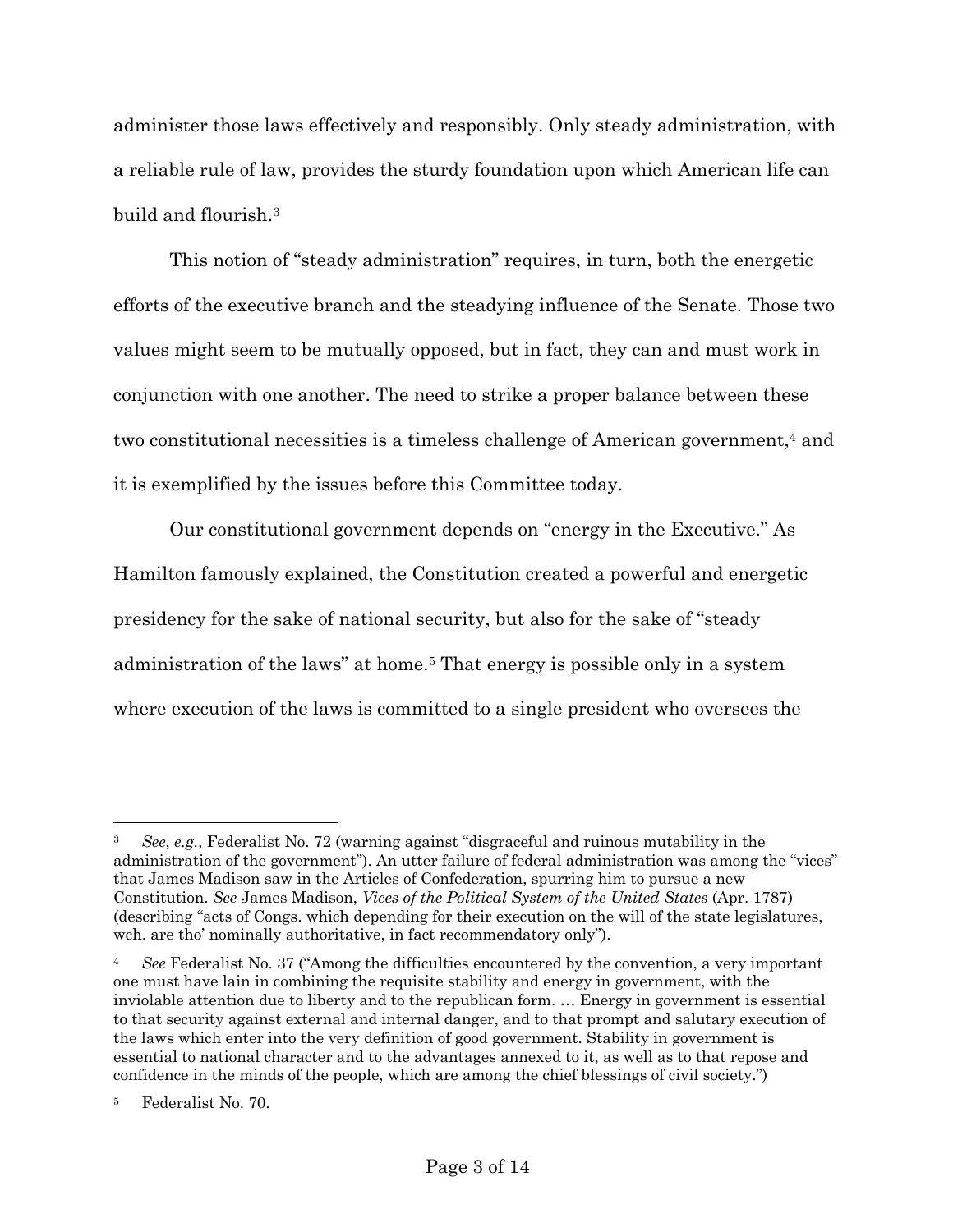executive branch. He holds the agencies accountable, and he in turn is held accountable by the people themselves.

Yet while the President alone bears the Constitution's duty to "take Care that the Laws be faithfully executed,"6 this task requires the assistance of countless others. "Because no single person could fulfill that responsibility alone," the Supreme Court reiterated last year, "the Framers expected that the President would rely on subordinate officers for assistance."7 More specifically, the President needs to staff his administration with people he can trust: "He must place in each member of his official family, and his chief executive subordinates, implicit faith," the Supreme Court emphasized a century ago in one of its seminal decisions on executive power; he needs to have "confidence in the intelligence, ability, judgment or loyalty" of his administration's key personnel.8

All of this, taken by itself, might be seen as counseling in favor of minimizing any delay in appointing personnel to administrative agencies. Yet the Constitution embodies countervailing considerations that deserve equal attention. For while Presidents need to staff their administrations, the unfettered power to quickly appoint officers would carry obvious risks.

Here, too, Alexander Hamilton's defense of the Constitution makes the point clear. A President enjoying total discretion in "disposition of offices" would "be

<sup>6</sup> U.S. Const. art. II, § 3

<sup>7</sup> *Seila Law LLC v. CFPB*, 140 S. Ct. 2183, 2191 (2021).

<sup>8</sup> *Myers v. U.S.*, 272 U.S. 52, 117 (1926) ("the President alone and unaided could not execute the laws. He must execute them by the assistance of subordinates").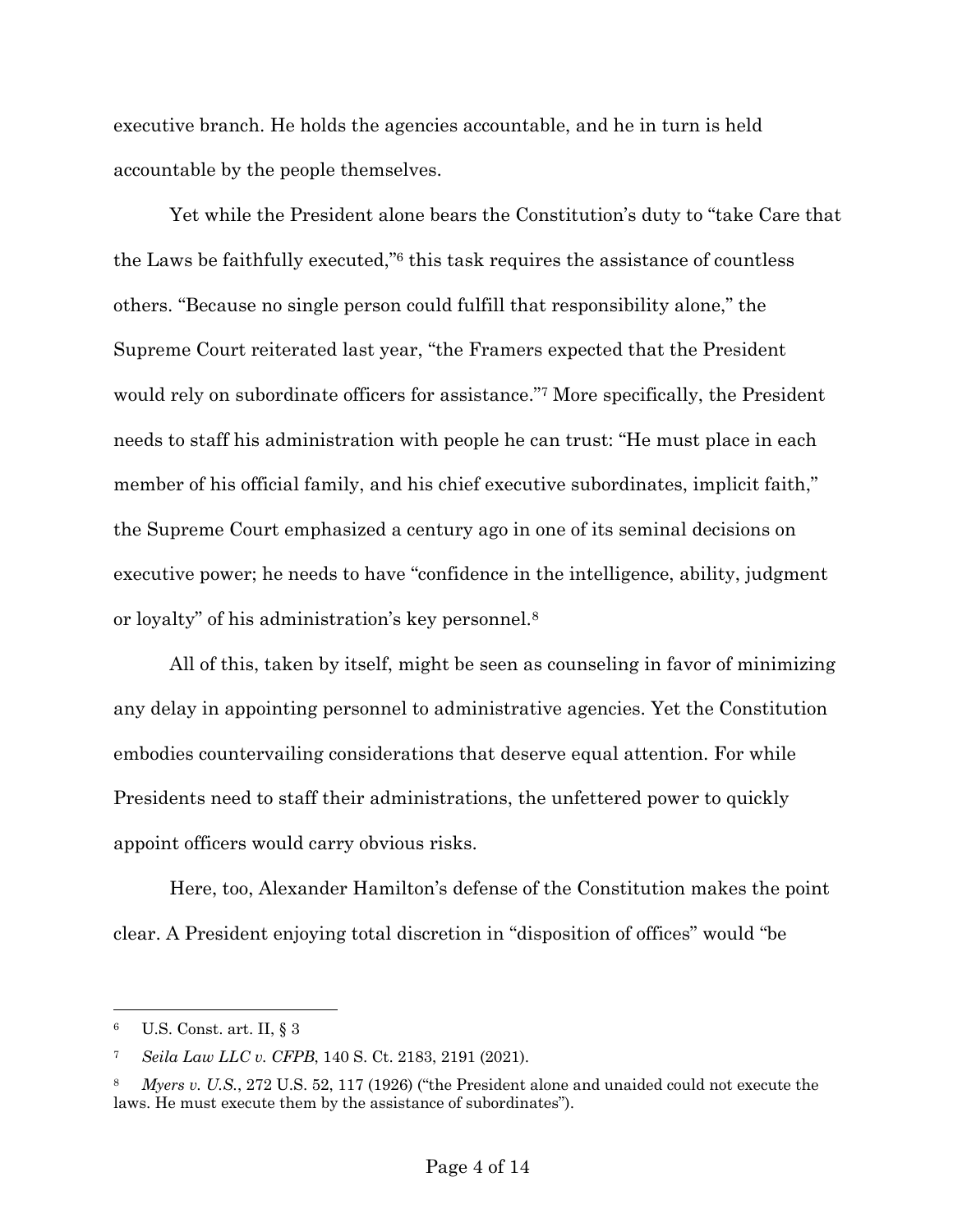governed much more by his private inclinations and interests" than by pure publicspiritedness.9 Thus the Constitution gave the Senate its own crucial responsibility in the appointments process, requiring the President to win the Senate's advice and consent before appointing officers—a necessarily slower process that would provide "an excellent check upon a spirit of favoritism in the President, and would tend greatly to prevent the appointment of unfit characters."10

The Senate's role was not intended to rob the executive branch of its energy, or of the President's trust in his subordinates. Rather, the Senate's role is intended to ensure that a President's own lesser instincts do not result in an administration filled with lesser figures—people selected simply because they are (per Hamilton, again) "personally allied to him," or "possessing the necessary insignificance and pliancy to render them the obsequious instruments of his pleasure."11 The Senate must take some time and effort to improve the appointment of officers, precisely so that those officers, once appointed, will do the best possible job of assisting the President in the energetic work of administration.

In this, Hamilton was echoing insights from the Constitutional Convention. James Madison, for example, argued that a Senate role in appointments "would unite the advantage of responsibility in the Executive with the security afforded in

<sup>9</sup> Federalist No. 76.

<sup>&</sup>lt;sup>10</sup> *Id.* Of course, the President also has power to temporarily appoint officers during Senate recesses. And, as noted further below, Congress can vest the power to appoint "inferior officers" in the President alone, or the heads of departments, or in the courts.

<sup>11</sup> *Id.*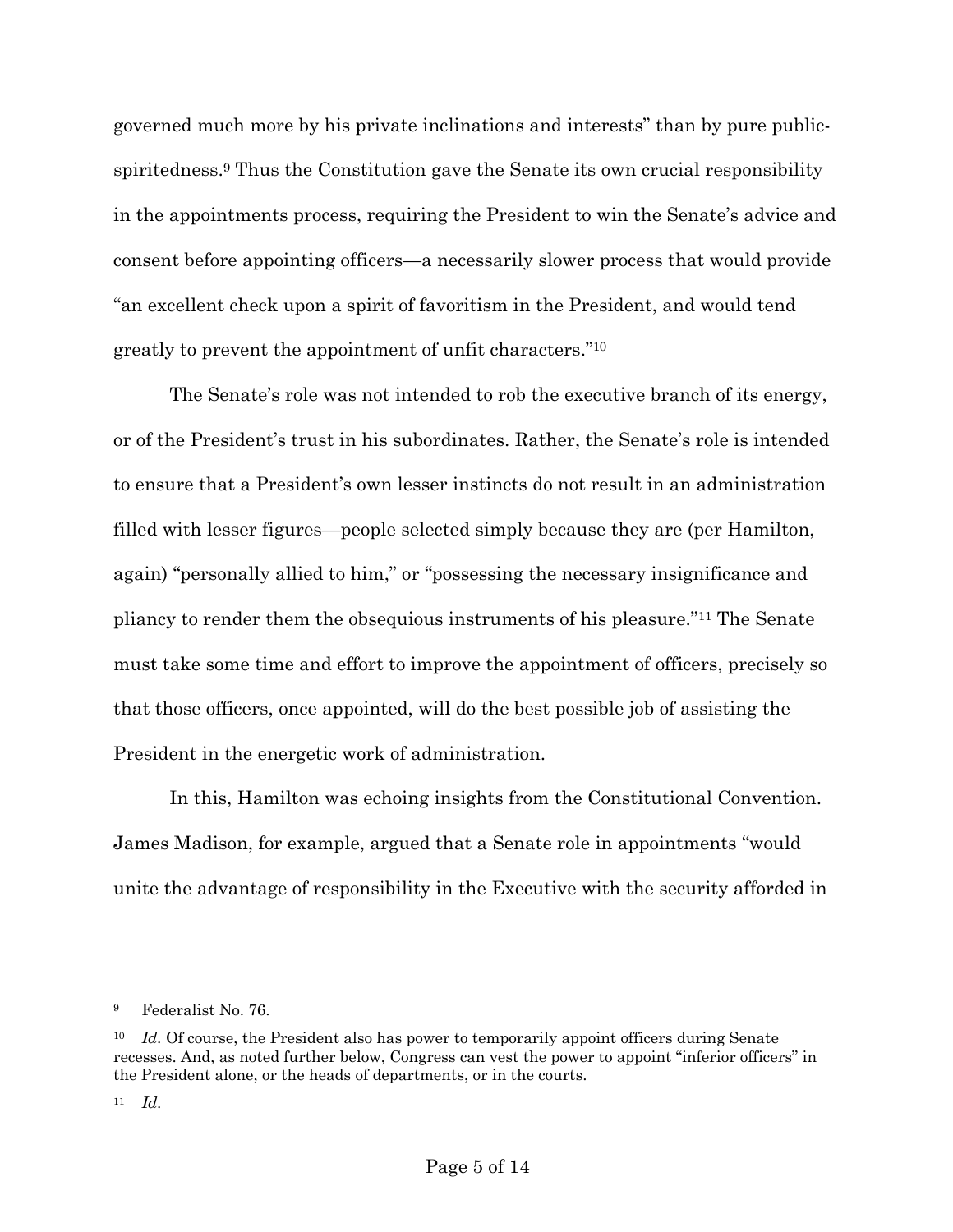the [Senate]" against "any incautious or corrupt nomination by the Executive."12 Another of the Constitution's key authors, Gouverneur Morris, argued for the Senate's advice-and-consent role in executive appointments because "as the President was to nominate, there would be responsibility, and as the Senate was to concur, there would be security."13

Thus, the Constitution needs both the executive branch's energy and the Senate's contributions to efficacy and stability. This is no easy thing, and the balance might need to be adjusted over time, by Congress's power to delegate the appointment of some "inferior officers" completely to the discretion of the President himself, or the heads of departments, or the courts.<sup>14</sup>

Yet Congress must always be aware of the fact that removing the Senate from the appointments process is not a cost-free exercise. It is easy to tally the benefits of a swifter and more unilateral appointments process, if only by tallying up the number of offices that can be more quickly filled. The costs of reducing the Senate's role are subtler and easier to overlook, but no less weighty.

# **II. The Current State of Administration and Appointments**

The Partnership for Public Service finds that the process for appointing officers with the Senate's advice and consent is taking longer and longer, leaving too

<sup>12</sup> *See* JAMES MADISON, NOTES OF DEBATES IN THE FEDERAL CONVENTION OF 1787, at 316 (on judicial appointments specifically).

<sup>13</sup> *Id.* at 598.

<sup>14</sup> U.S. Const. art. II, § 2, cl. 2.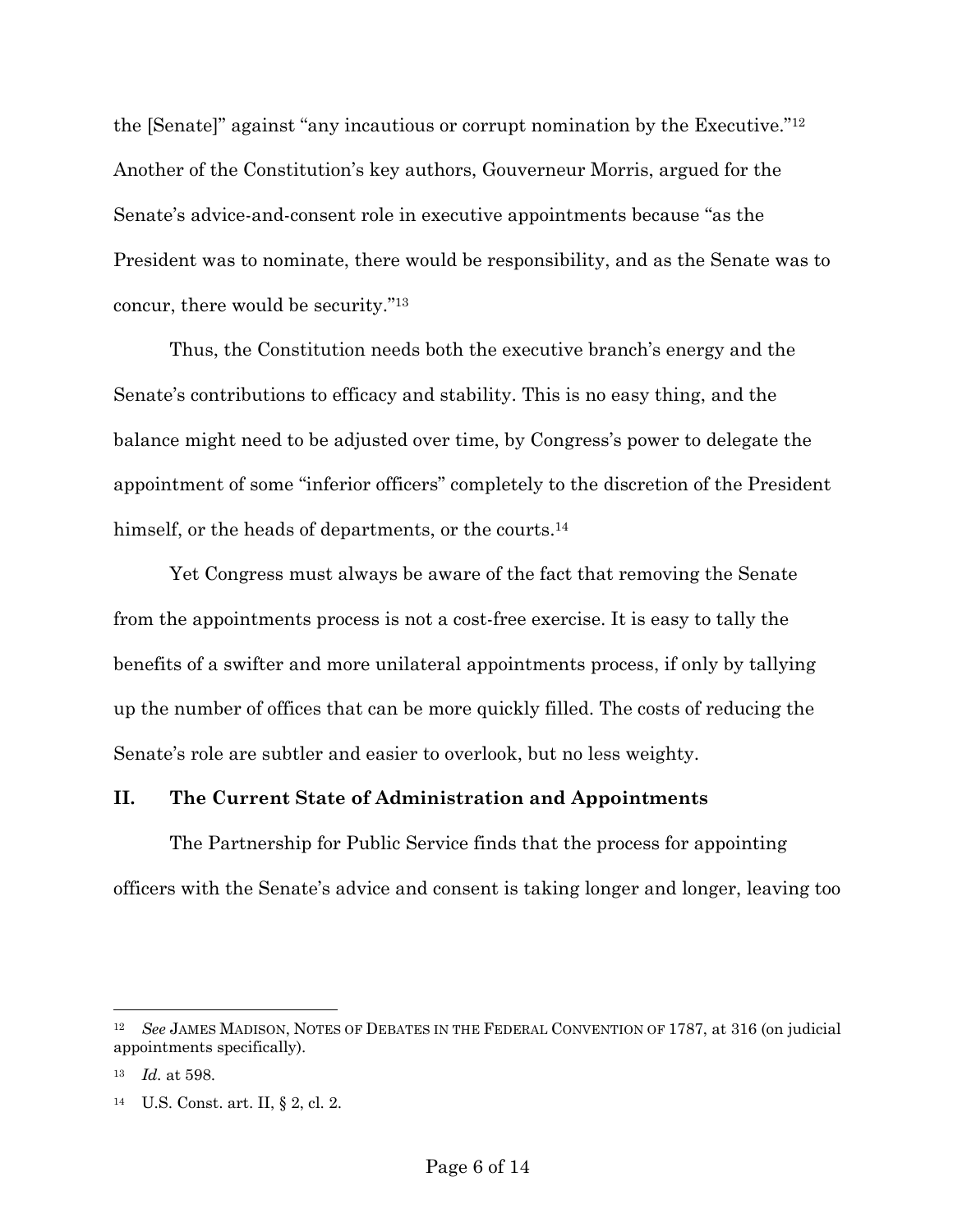many offices unfilled for too long.15 I agree that it would be prudent for Congress to look for opportunities to remove some offices from Senate-confirmed appointment, and vest their appointments instead in the President or the agency heads. But any effort at reform must be informed by the circumstances that have given rise to the current state of affairs. Some of these considerations are evident in the Partnership's own assessment.

"Since the middle of the 20th century," the Partnership's report observes, "the number of presidential appointees in the federal government has almost doubled, and the confirmation process for those who require Senate approval has become more arduous, lengthy, and politicized."16 This is true, but it also coincides with unfathomable growth in the power and discretion wielded by those administrative offices.

As the Partnership notes, "Congress has delegated increasing amounts of policymaking authority to federal agencies[.]"17 Chief Justice Roberts put the point rather more colorfully: "The administrative state 'wields vast power and touches almost every aspect of daily life.' The Framers could hardly have envisioned today's 'vast and varied federal bureaucracy' and the authority administrative agencies now

<sup>15</sup> Partnership for Public Service, *Unconfirmed: Why Reducing the Number of Senate-Confirmed Positions Can Make Government More Effective* (Aug. 9, 2021).

<sup>16</sup> *Id.* (endnote omitted).

<sup>17</sup> *Id.*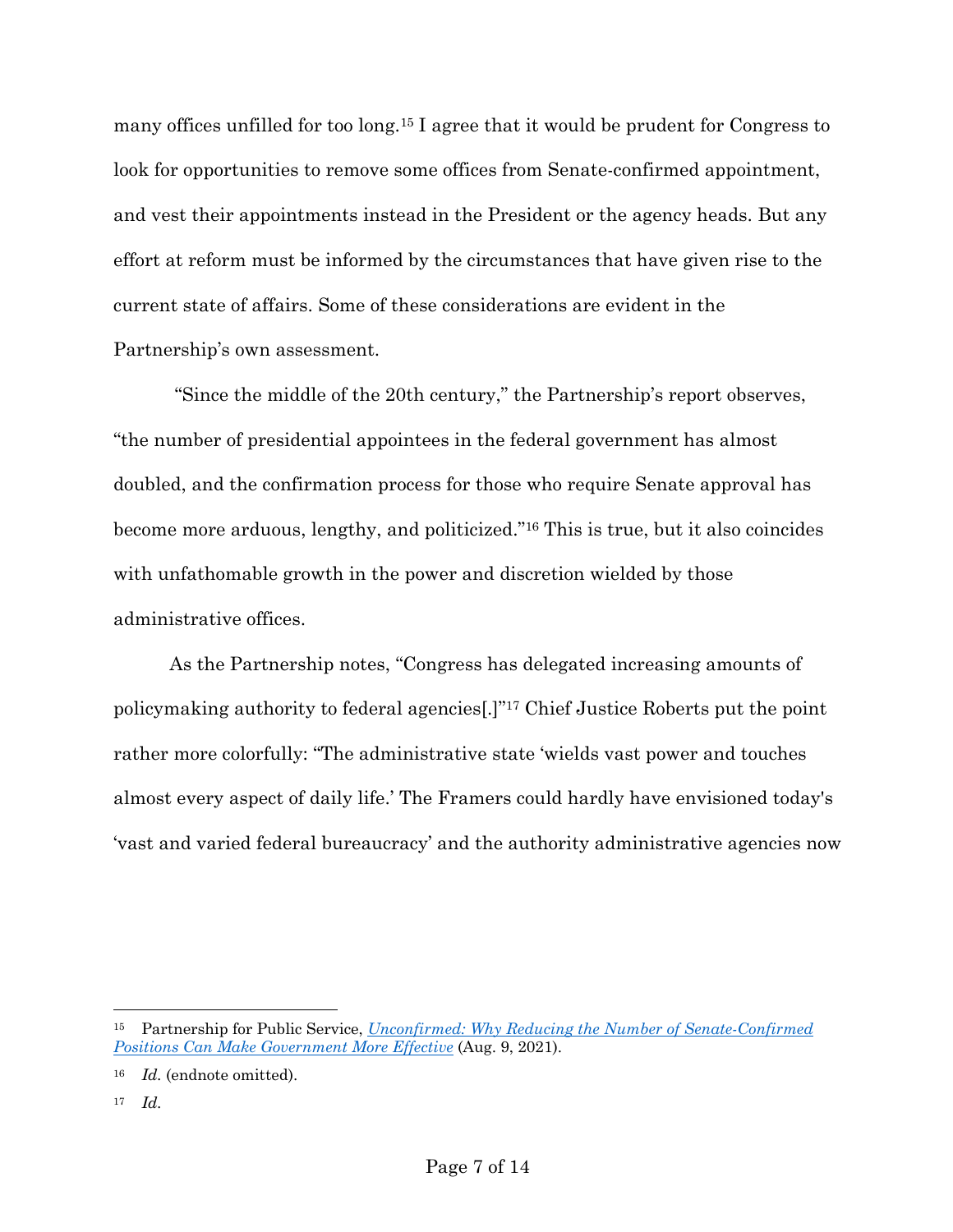hold over our economic, social, and political activities. The administrative state with its reams of regulations would leave them rubbing their eyes."<sup>18</sup>

This growth in the agencies' power and discretion also results in dramatic swings in policy, from one presidency to the next. Each new administration, energized by its electoral victory, moves swiftly to undertake profound changes in the most consequential policy matters of modern life: from health care, to capital markets, to energy and the environment, and more. The appointment of new officers to oversee these policy shifts, especially at the start of a new administration, is immensely consequential.

While agencies have grown more powerful, Congress has gradually reduced one of its most important tools for oversight: the power of the purse. Alongside the Senate's power in appointments, Congress's power of the purse was recognized to be "the most complete and effectual weapon with which any constitution can arm the immediate representatives of the people, for obtaining a redress of every grievance, and for carrying into effect every just and salutary measure," as Madison noted.19 But today, Congress's purse is losing its power, for two reasons. First, many agencies enjoy funding streams that are partly or wholly disconnected from Congress's appropriations process.20 And second, as the federal appropriations

<sup>18</sup> *City of Arlington v. FCC*, 133 S. Ct. 1863, 1878 (2013) (Roberts, C.J., dissenting) (citations and brackets omitted).

<sup>19</sup> Federalist No. 58.

<sup>&</sup>lt;sup>20</sup> As a lawyer in private practice, I co-authored a Supreme Court brief emphasizing the importance of Senate advice-and-consent in an era of declining congressional power over appropriations. *See*  Amicus Br. of State Nat'l Bank *et al.*, *NLRB v. Noel Canning*, No. 12-1281 (Nov. 25, 2013).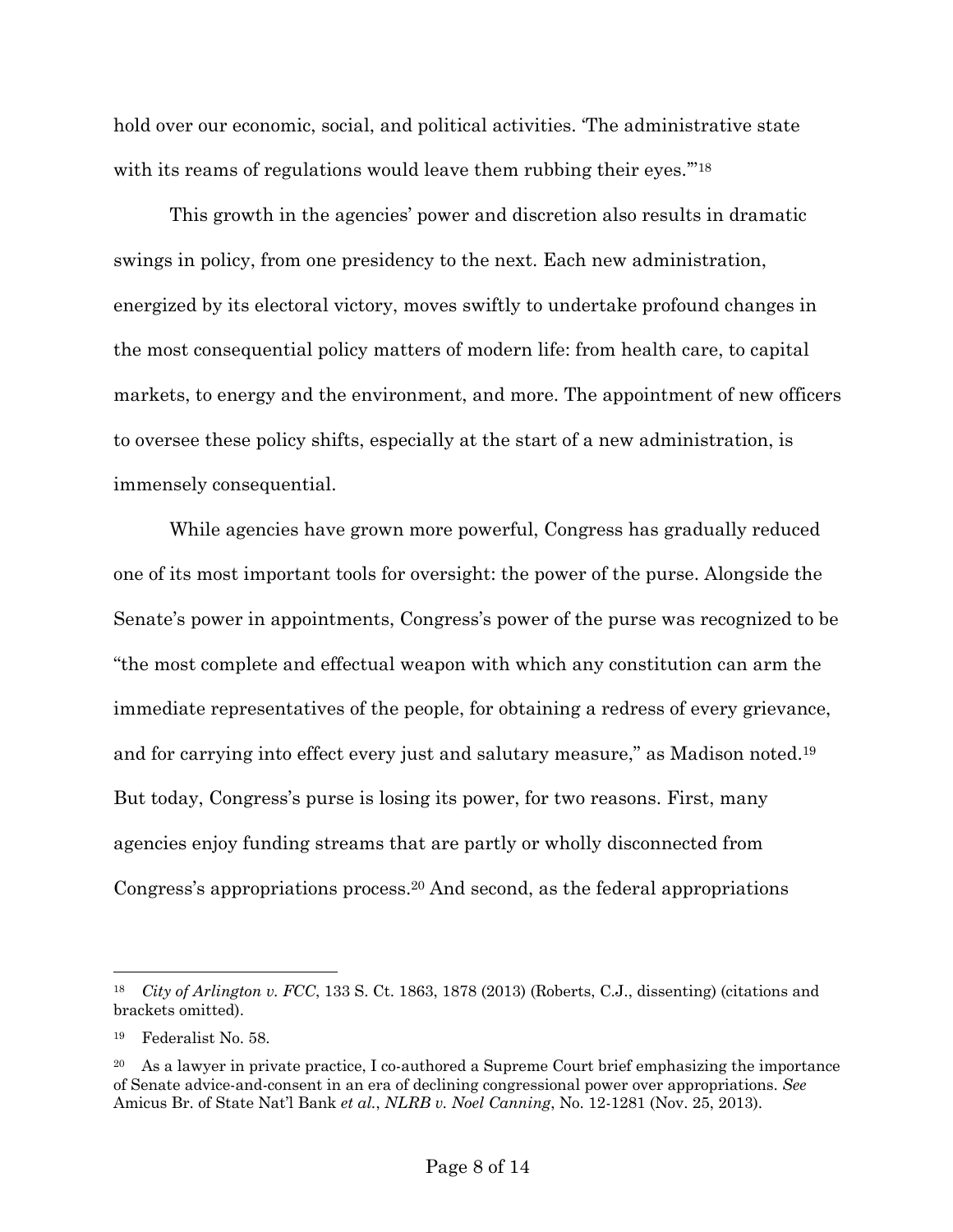process continues to break down into stand-offs, continuing resolutions, and omnibus spending bills, it becomes ever more disconnected from the actual oversight of agencies.21

And Congress's shrinking power of the purse exacerbates the other problems of Congress's decreasing role in legislation. The decades-long project of delegating broad power and discretion to agencies undermines the incentives for new legislation, by shifting the center of policymaking gravity from Congress to the agencies, making subsequent legislative efforts more difficult.<sup>22</sup>

Needless to say, the current process for Senate confirmation is not ideal. Nominees seeking Senate confirmation face daunting and extensive questions from Senators, possibly deterring some high-quality candidates from pursuing agency leadership positions.23 Then again, nominees sometimes secure confirmation even without answering questions to Senators' satisfaction.<sup>24</sup>

<sup>21</sup> *See*, *e.g.*, Andrew J. Taylor, "Reforming the Appropriations Process," *Nat'l Affairs* (Spring 2019).

<sup>22</sup> *See*, *e.g.*, Adam J. White, "Democracy, Delegation, and Distrust," *The Hoover Institution: Defining Ideas* (Mar. 12, 2019); Adam J. White, "The APA and the Decline of Steady Administration," *Law & Liberty* (Aug. 25, 2021).

<sup>23</sup> *See*, *e.g.*, Tevi Troy, "Fixing the Confirmation Process," *Nat'l Affairs* (Spring 2011) ("Even when a nominee does eventually get confirmed, the process involved is protracted, intrusive, and embarrassing, as would-be officials are forced to disclose many intimate details of their lives and personal histories, which can often end up in the hands of hostile lawmakers or reporters. In many cases, the process is also quite expensive[.]") (collecting examples); *see also* Report to the President and Senate Committee Chairs and Ranking Members, *Streamlining Paperwork for Executive Nominations* (Nov. 2012).

<sup>24</sup> *See*, *e.g.*, Sylvan Lane, "Senate confirms Chopra to lead Consumer Financial Protection Bureau," *The Hill* (Sept. 30, 2021) ("GOP senators also insisted that Chopra should be disqualified from leading the CFPB after refusing to respond to questions about the acting director's dismissal of some bureau staff."); Associated Press, "Top priority for Department of Homeland Security pick: Vacancies, not terrorism," *Deseret News* (Nov. 13, 2013) ("Sen. Tom Coburn … said he was concerned that prepared answers to 23 questions on Johnson's customary pre-hearing questionnaire used the exact wording as several other Obama administration nominees.").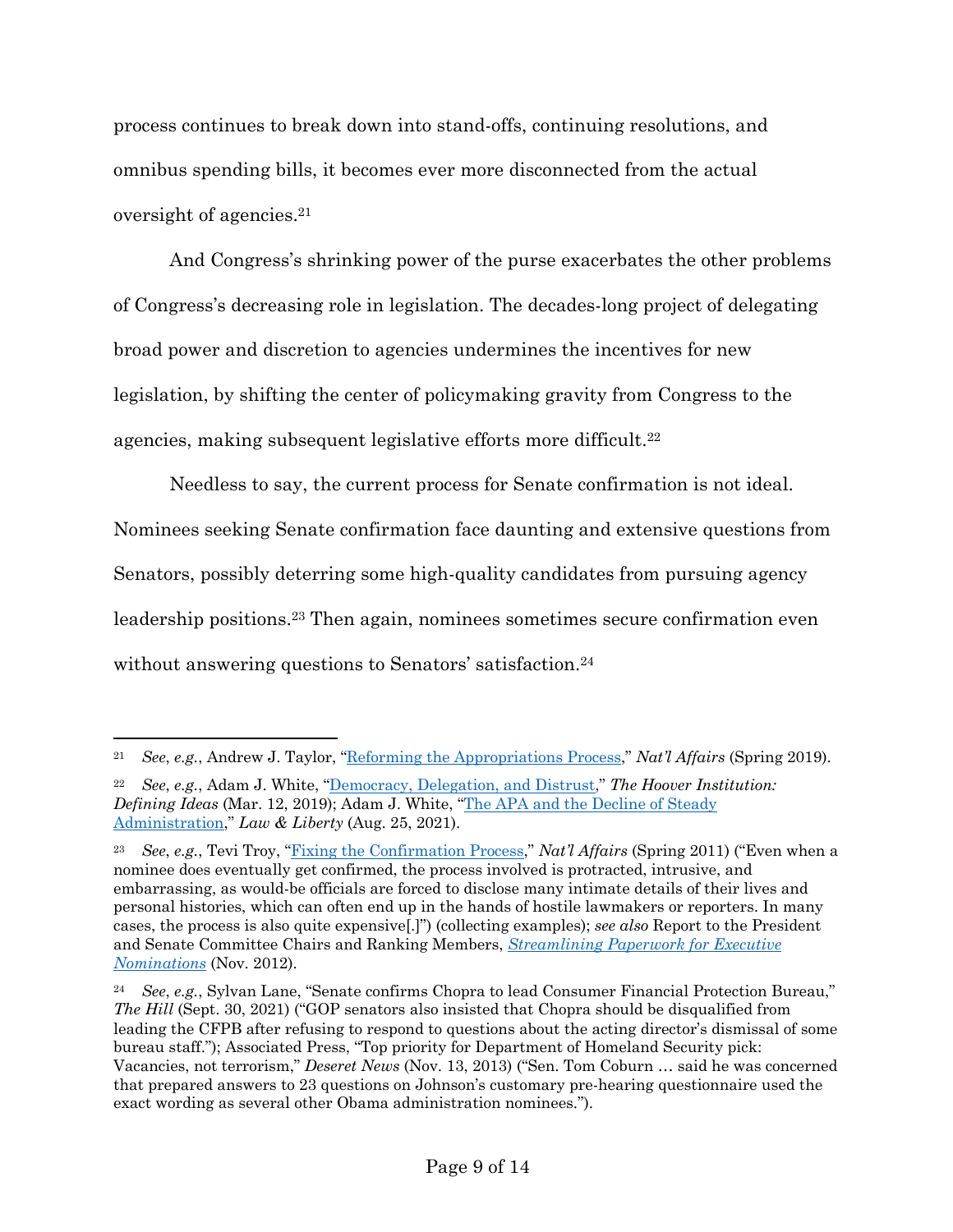Finally, even if the Senate's confirmation process were working smoothly, it still might not serve its most important constitutional purpose. In an era when presidential administrations wield immense policymaking discretion, senior officials must exercise that discretion with self-restraint under the rule of law; they must lead vast bureaucracies serving under them; and they must have the fortitude to give candid feedback—and sometimes even pushback—to the President and agency leaders under whom they serve. For all of this, some of the nominee's most crucial "qualifications" are found not on the candidate's résumé or financial disclosures, but in the candidate's character.25

Those qualifications can only be ascertained through the confirmation process, with nominees answering Senators' questions. If the sheer quantity of Senate-confirmed positions renders a thorough vetting of each nominee impossible, then the Senate should focus first and foremost on the agency's top officers, and hold them accountable for the subordinate officers and senior staff who would be appointed without Senate review.

### **III. Questions to Inform Reform**

Again, the Senate's constitutional advice-and-consent responsibility is not an end in itself, but a tool for improving administration overall. It is one of several

<sup>25</sup> Again, this was Hamilton's emphatic point: the Constitution made the Senate responsible for granting or withholding its advice and consent, in order to deter Presidents from appointing persons "possessing the necessary insignificance and pliancy to render them the obsequious instruments of his pleasure." Federalist No. 76. At the Constitutional Convention, delegates vigorously debated the relative abilities of the President and Senate to better ascertain the character of nominees. *See*, *e.g.*, JAMES MADISON, NOTES OF DEBATES IN THE FEDERAL CONVENTION OF 1787, at 314–17, 598–99. Roger Sherman, for example, favored appointment of judges by the Senate alone because Senators "would bring into their deliberations a more diffusive knowledge of characters." *Id*. at 316.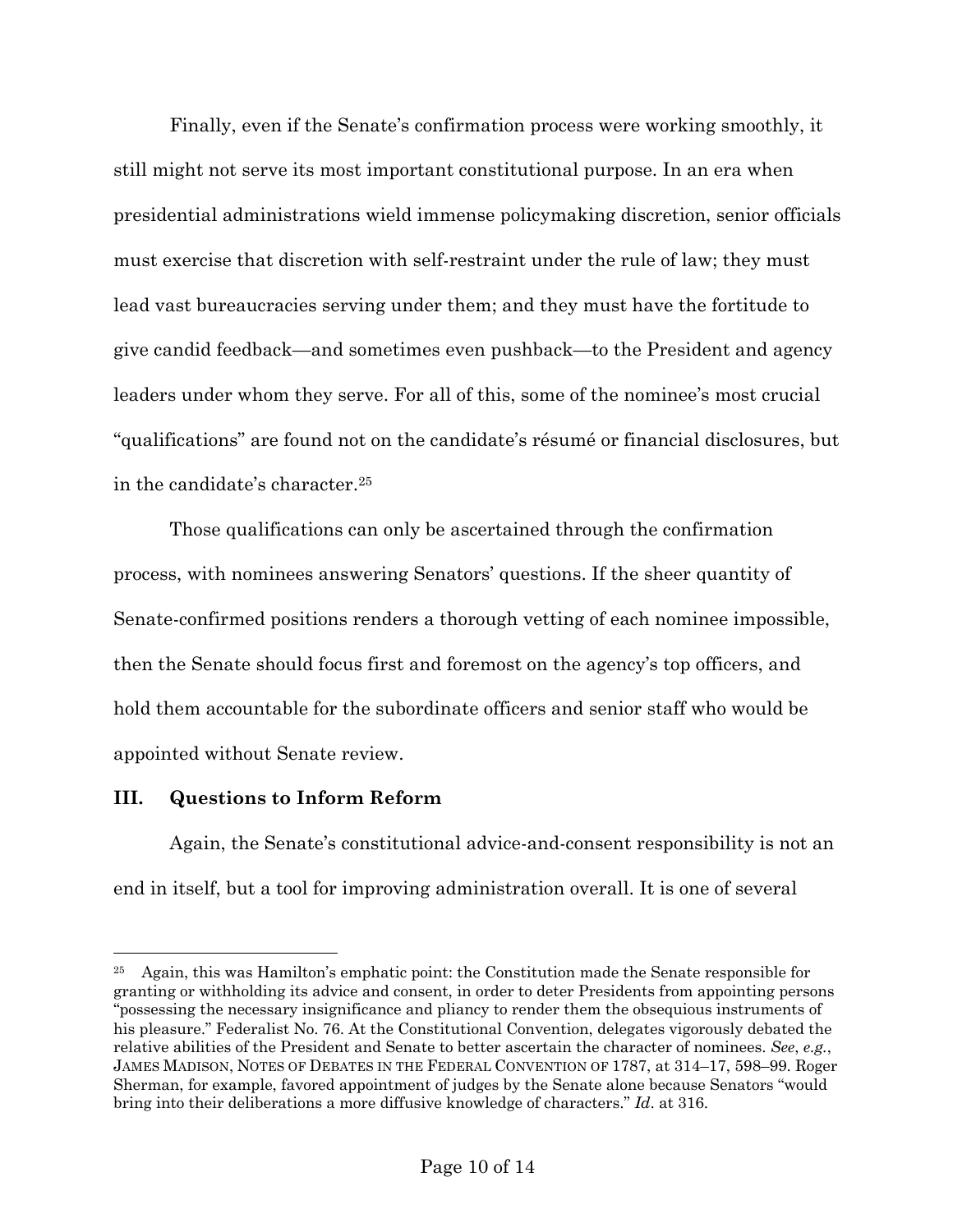tools; others include Congress's power of the purse and the courts' power to decide cases challenging agency action. Accordingly, any effort to reform the Senate's role in appointments should also reinforce other tools for overseeing administrative agencies and constraining their discretion.

To be sure, even narrow reform of appointments alone would not be simple, as the Partnership for Public Service's study recognizes. Shifting confirmed offices to unconfirmed offices or even to career positions would require complicated and nuanced prudential judgments.26 Yet I respectfully suggest that sound reform requires the Senate's careful consideration of still more related issues. Here are a few examples.

*Recalibrating Review of the Remaining Senate-Confirmed Positions*: Removing lower-level offices from Senate confirmation would make the senior offices even more consequential. Agency leaders would be responsible for the appointment of significant positions, or for oversight of career civil servants wielding powers so significant that they previously required Senate confirmation. For that reason, any reduction in the Senate's role in appointing an agency's officers should be coupled with an *increase* in the Senate's scrutiny of the remaining appointments, precisely to ensure that those appointees are well qualified to lead, manage, and hold accountable the vast and varied bureaucracy serving under them. As noted above, this is a line of inquiry that cannot be resolved on résumés; it

<sup>26</sup> *See* Partnership for Public Service, *supra* note 15 (sections on "When to Convert Senate-Confirmed Political Appointees," "Convert Political Appointments to Career Roles," "Convert Political Appointments of Executive Branch Boards and Commissions to Agency-Controlled Positions").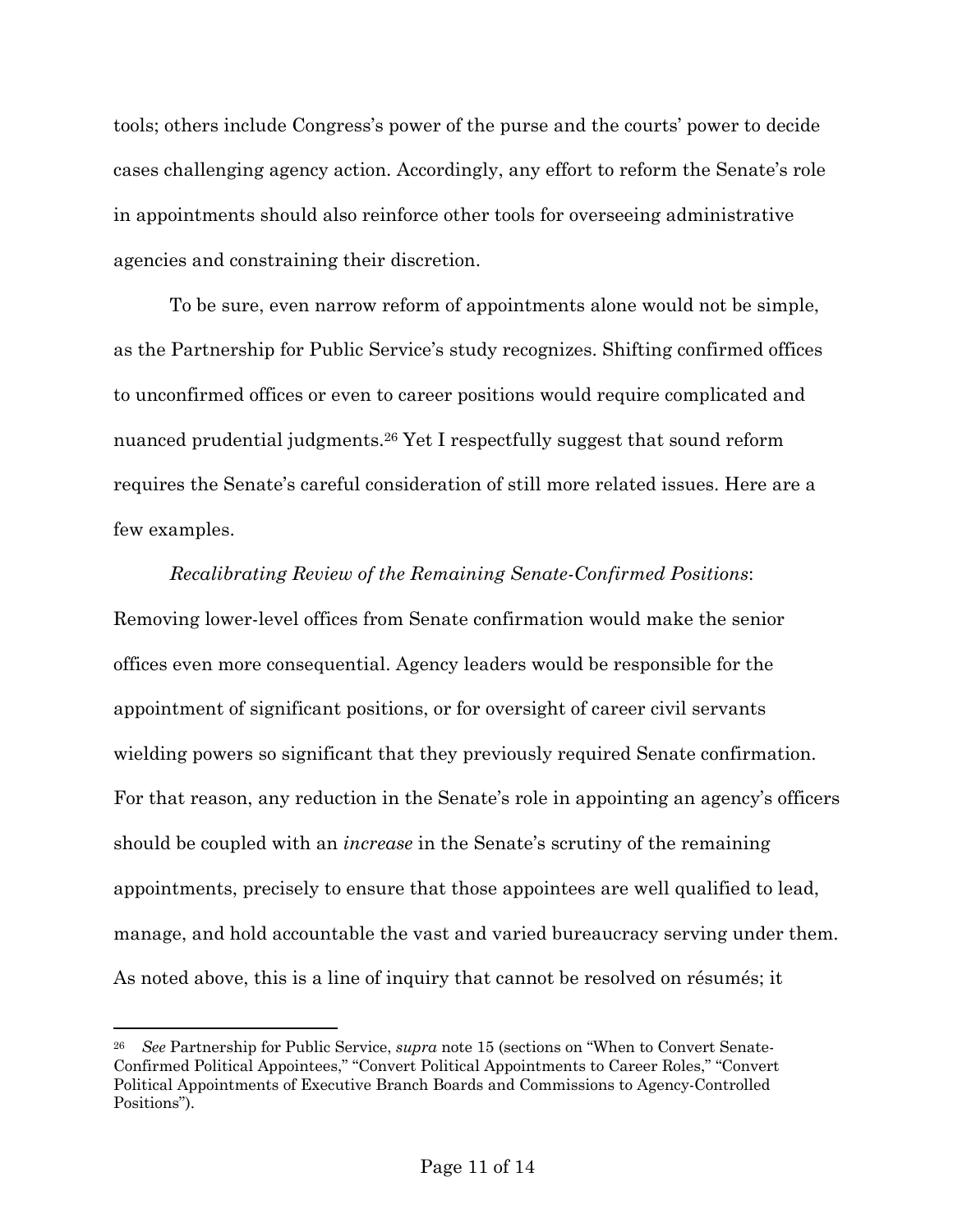requires real, substantive hearings, demanding the best and most public-spirited efforts of not just the nominees but also of the Senators.

*Modernizing the Civil Service:* To the extent that reforming Senate adviceand-consent requires transferring positions of significant authority into the career civil service, that change will further exacerbate the already pressing need for serious modernization of the federal civil service. Such reform is already long overdue: federal employment is far too disconnected from modern trends in recruiting, developing, managing, and leading a skilled workforce.<sup>27</sup> And it presents not just practical human-resources considerations, but also fundamental constitutional considerations, given the President's responsibility to take care that the laws be faithfully executed.

*Restoring the Power of the Purse:* Some thoughtful analysts suggest that the oversight function offered by the Senate's advice-and-consent process could be better achieved through Congress's broader oversight activities and its power of the purse.28 But such reform would raise the question of whether these other mechanisms actually serve oversight functions effectively. The Senate must not decrease its oversight role in appointments without first ensuring that Congress can increase its oversight role in appropriations.

<sup>27</sup> *See*, *e.g.*, Bill Valdez & Adam White, "A Realistic Path to Modernizing the Civil Service," *GovExec* (Oct. 25, 2019).

<sup>28</sup> *See*, *e.g.*, James Pfiffner *et al*., *Strengthening Administrative Leadership: Fixing the Appointments Process* ("If senators have complaints about the administration's policy judgments, they can take up those complaints most directly with the White House or less directly through committee hearings and the appropriations process, all of which are legitimate ways of expressing policy disagreements.")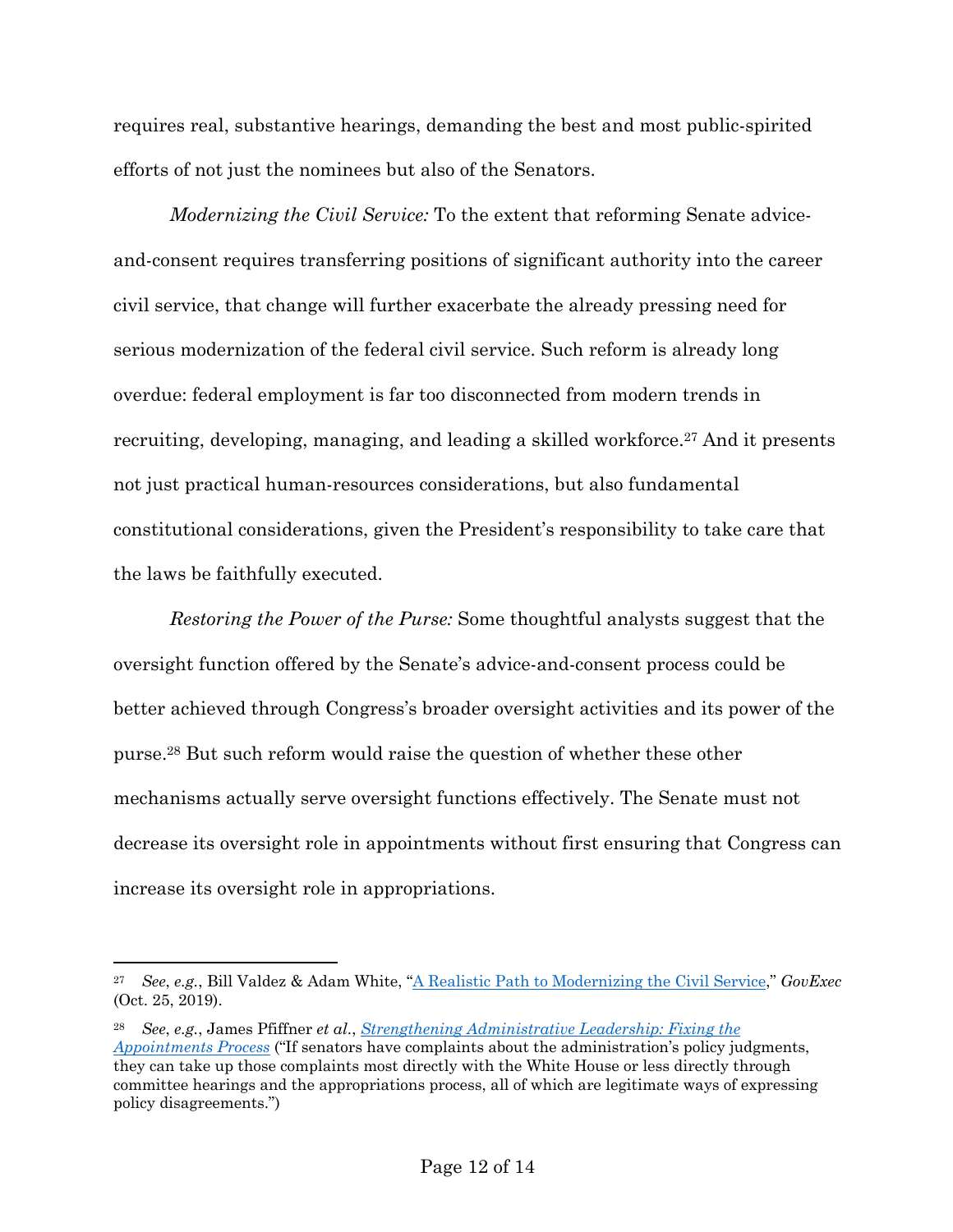Finally, if Congress identifies opportunities to reduce the Senate's role in appointments, then it should consider connecting such reform to other legislative reforms to regulatory agencies. The REINS Act, for example, would reduce agencies' policymaking discretion by requiring those agencies to pursue the most significant new regulatory proposals through new legislation instead of unilateral rulemaking. Such reform would help lower the policymaking stakes for many agency appointments, rendering Senate confirmation less necessary by reinvigorating Congress's legislative and limiting administrative agencies' discretion.29

Similarly, the Regulatory Accountability Act's reforms for judicial review of agency actions would provide a steadying influence on administration, improving agency analysis and transparency with more searching judicial oversight. These reforms, too, would help to lower the policymaking stakes for agency appointments, though they would make the work of administration slower.30

\* \* \*

Ultimately, any discussion of reforming the Senate's confirmation process should be anchored in the constitutional question: How can our government deliver administration that benefits from both the Executive's energy and the Senate's security? How can the Senate adjust its role in *appointments* without abdicating its responsibility for good *administration*?

<sup>29</sup> S.B. 68, 117th Cong., "Regulations from the Executive in Need of Scrutiny Act of 2021."

<sup>30</sup> S.B. 2278, 117th Cong.